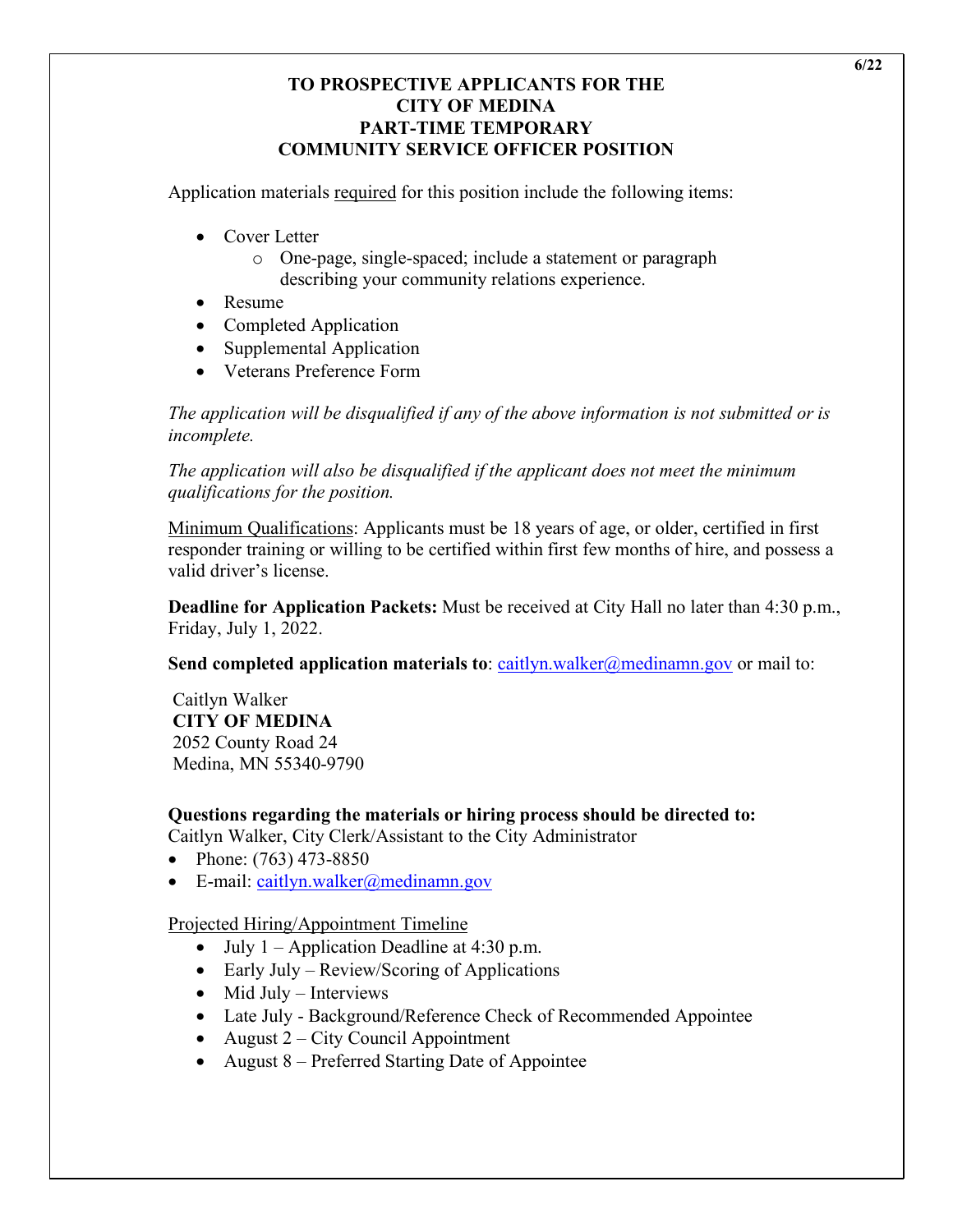#### **PROFILE OF CITY OF MEDINA AND COMMUNITY SERVICE OFFICER POSITION**

#### **City of Medina**

The City of Medina has been an incorporated city since 1974 and has a population of about 6,000 people. The community continues to experience rural-residential, urban-residential, and commercial growth in what has historically been a fairly predominant rural setting. Most of Medina's commercial and higher-density residential growth is guided to progress along the Trunk Highway 55 Corridor.

Medina consists of 26 square miles, with approximately 28% of the land cover consisting of water (wetlands, lakes, etc.). Medina's growth & land use philosophy involves a desire for slow and responsible urban growth, while preserving agricultural land & open spaces, as well as protecting our significant natural resources. The City's water, wastewater, parks and road infrastructure will expand and demand more maintenance service as the City continues to grow.

Twenty-six full-time employees and four part-time employees are employed by the City of Medina. The City Administrator is the chief administrative officer for the City. Four Department heads report to the Administrator, including the Public Safety Director, Public Works Director, Planning Director, and Finance Director. The Patrol Sergeant supervises the Community Service Officer position.

The Police Department consists of eleven licensed officers, one full-time administrative assistant, one part-time administrative assistant, and two part-time community service officers. Of the eleven licensed officers, the department has a chief, a sergeant, seven patrol officers, an investigator, and a member on the West Metro Drug Taskforce. The Police Department responds to calls for service and all types of emergency situations throughout the City of Medina and Loretto. Our mission is to protect and serve the citizens of Medina and their property to the best of our ability.

## **Community Service Officer**

The primary responsibilities of the position include a variety of public safety and other municipal services, including, but not limited to, crime prevention, animal control, packet deliveries, equipment maintenance, property control, limited code enforcement, investigations, and follow up on nuisance complaints, and other duties not requiring a sworn police officer.

The Community Service Officer position is classified as part-time temporary. The starting wage for the position will be \$20 per hour. The position will work up to 24 hours per week with flexibility on work hours. The retirement plan is contributed through MN PERA.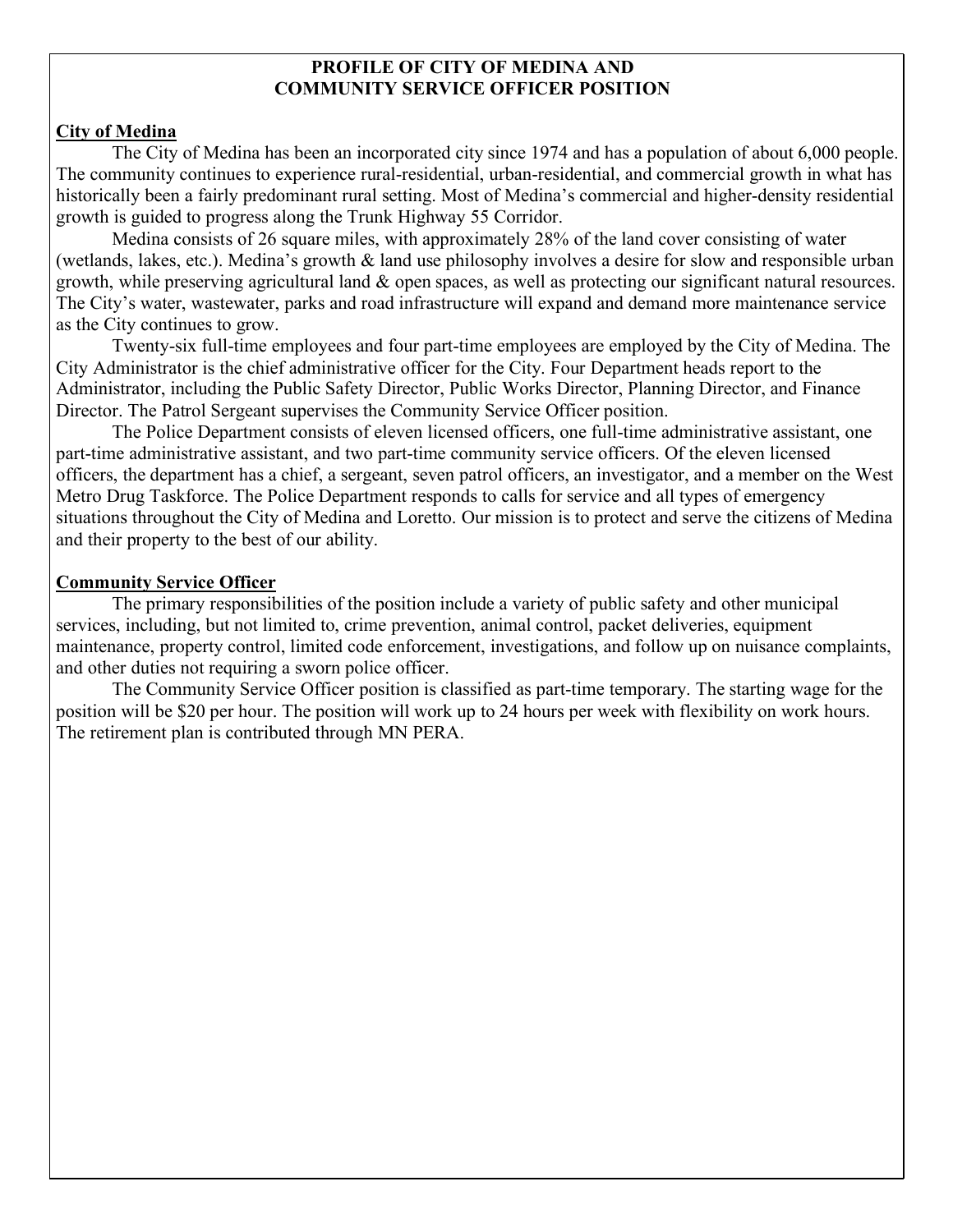#### City of Medina Position Description COMMUNITY SERVICE OFFICER

**Position Title:** Community Service Officer **Department:** Police Department **Supervisor's Title:** Patrol Sergeant

**Pay Grade:** \$20 **FLSA Status:** NON-EXEMPT **Work Status:** Part-time, temporary

#### **PRIMARY OBJECTIVE OF POSITION**

To provide a variety of public safety and other municipal services, including, but not limited to, crime prevention, animal control, packet deliveries, equipment maintenance, property control, limited code enforcement, investigation, and follow up on nuisance complaints, and other duties not requiring a sworn police officer.

#### **ESSENTIAL FUNCTIONS OF POSITION**

- Patrols City streets and responds to non-emergency calls assigned.
- Works with the City Planning Department to observe, report, and enforce the City's nuisance ordinance.
- **Impounds at-large dogs and found dogs.**
- Assists the public with questions involving community service related topics.
- Investigates and writes reports on animal bites, medical emergencies, found property, and other miscellaneous complaints.
- Assists the public in the recovery of lost or stolen animals.
- Assists in identifying found animals, notifying owners when necessary.
- **Provides emergency medical assistance and life support as a first responder.**
- **Transports police evidence to appropriate agency for examination.**
- Assists in squads upkeep; takes the squads in for scheduled maintenance.
- **Performs housekeeping duties, (ie. garage, booking room, evidence room.)**
- **Performs house checks.**
- Assists officers with traffic control.
- Delivers necessary paperwork to the City attorney's office, Ridgedale Court, and City officials.
- Observes and reports violations of the nuisance ordinance.
- **Performs other duties as assigned.**

#### **OTHER DUTIES AND RESPONSIBILITIES**

- Assists with general office duties, typing and filing reports, entering data, and answering phones.
- **Works with the CJIS and NCIC systems.**
- Assists the administration as directed.
- Assists public at the front window with report request, burn permits, and hunting permits.
- Assists with inventory of recovered property.
- Maintains the inventory of need forms and equipment.
- **Maintains business directories for CAD.**
- Coordinates Crime Prevention programs.
- Assists with evidence preparation for court.
- **Provides good working habits and a willingness to cooperate with others and contribute in a positive way** to a pleasant working climate.

#### **HIRING AND PERFORMANCE ASSESSMENTS WILL INCLUDE THE FOLLOWING KNOWLEDGE, SKILLS, AND ABILITIES**

- Knowledge of principles, procedures, techniques and equipment of law enforcement.
- Knowledge of pertinent Federal, State and local laws, codes and regulations.
- Knowledge of City geography.
- Skill to handle animal restraint and care techniques.
- Skill to keep records and file maintenance systems.
- Skill and principles of report preparation.
- Ability to work with operational hazards and standard safety practices.
- Ability to use methods and techniques in conflict resolution.

*City Council Approved: 08.04.2020*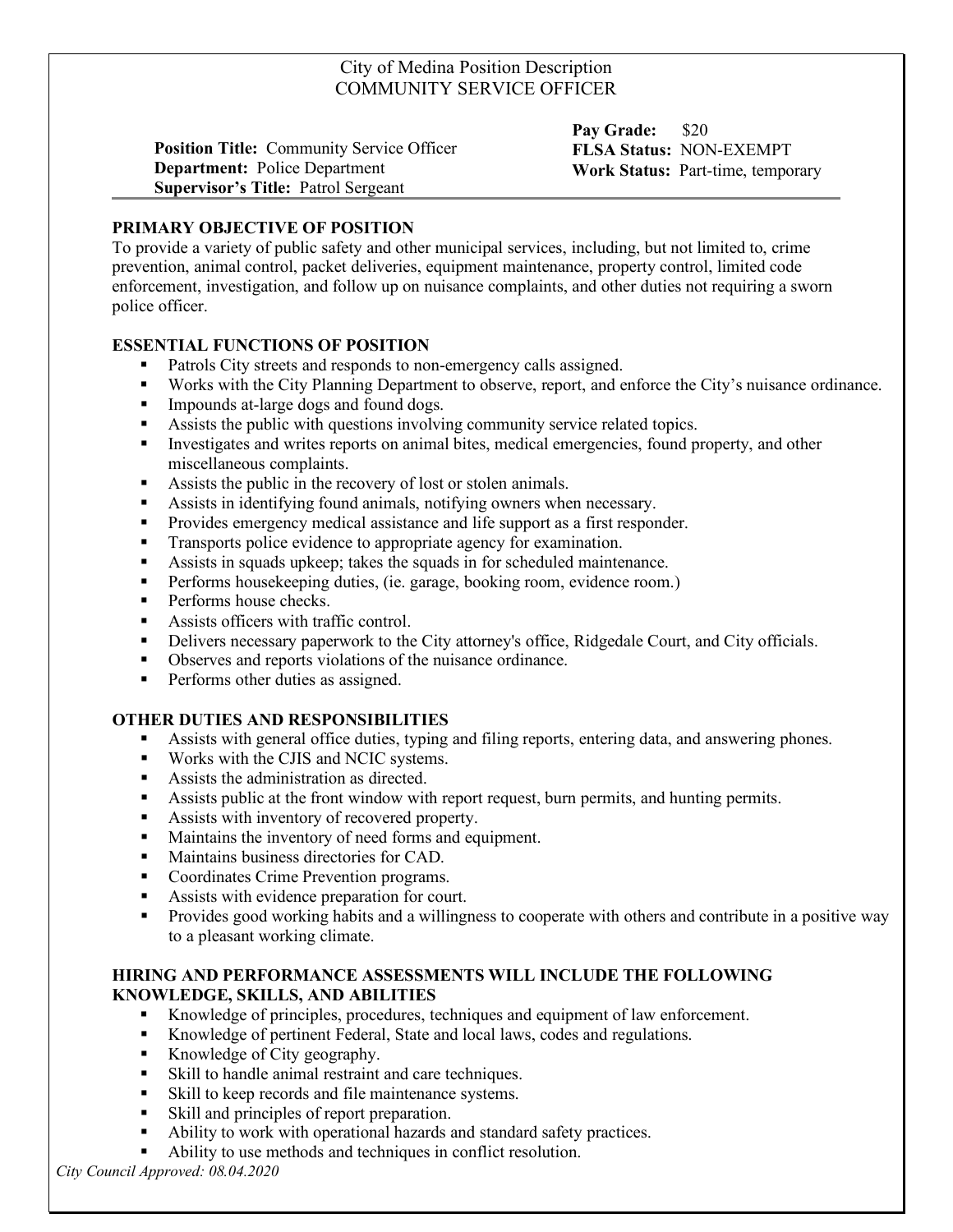#### City of Medina Position Description COMMUNITY SERVICE OFFICER

 Ability to maintain physical condition necessary for sitting, standing, or walking for prolonged periods; light to moderately heavy lifting and carrying; may be required to climb, stoop, kneel in performance of the job responsibilities; general manual dexterity; adequate vision, speech, and hearing required; must be able to operate assigned equipment.

**AUTHORITY:** This position is specifically limited to aiding and assisting regular police officers and the administrative staff in the performance of their duties or acting upon the rights as a citizen of the State of Minnesota. By ordinance this position has limited authority to issue citation for certain misdemeanor violations. Conduct and actions are controlled by department policy.

**FIREARMS:** The use of a firearm will be limited to the use of a shotgun for the dispatching of injured or sick animals. Each Community Service Officer will be trained in the use of the shotgun. They will have to qualify and show proficiency annually.

#### **MINIMUM REQUIREMENTS**

- A minimum of 18 years of age.
- **Possess a valid Minnesota Driver's License.**
- **Possess good judgment and common sense.**
- Must be able to tolerate stress in a multitude of forms, such as taking enforcement action, dealing with anxious and emotional persons.
- Work rotating shifts.
- First responder training.

## **DESIRABLE QUALIFICATIONS**

Experience with community service, computer maintenance, working with animals, public relations and public presentations.

**WORKING CONDITIONS:** Combination of outside environment and office environment. Outside environment, exposure to inclement weather conditions. Office environment exposure to computers and working closely with others.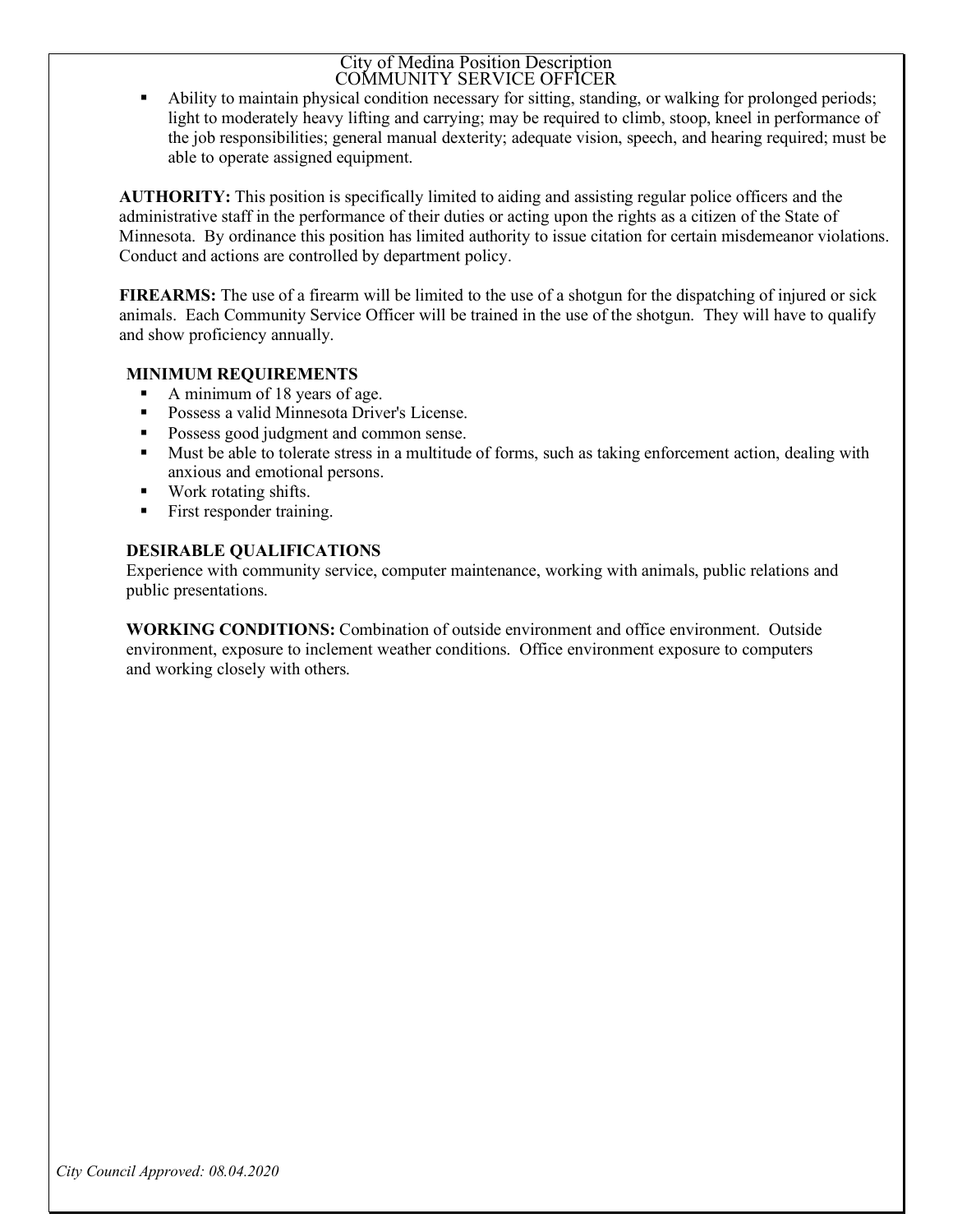

*You must complete this application fully, even if information is duplicated on a resume or cover letter. Falsified or misleading statements on this application may be grounds for disqualifying you from being further considered for employment with the City of Medina.* 

**How did you learn about this position?** *(Optional) (Please circle one)* Newspaper/Publication: Crow River News LMC Cities Bulletin City Website Other:

| <b>EMPLOYMENT DESIRED</b>          |           |           |  |                         |          |                      |
|------------------------------------|-----------|-----------|--|-------------------------|----------|----------------------|
| Title of Position Applying For     |           |           |  | Date Available for Work |          | Salary/Wage Required |
| Available to work:<br>(Circle one) | Full-time | Part-time |  | Temporary               | Seasonal |                      |

| PERSONAL INFORMATION                                     |                  |                |                    |          |
|----------------------------------------------------------|------------------|----------------|--------------------|----------|
| <b>First Name</b>                                        | <b>Last Name</b> |                | <b>Middle Name</b> |          |
| <b>Current Mailing Address</b>                           |                  | City           | <b>State</b>       | Zip Code |
| <b>Home Phone Number</b><br><b>Cellular Phone Number</b> |                  | Email address: |                    |          |

| Are you at least 18 years of age?                                                                                                                          | NO. | -YES                          |
|------------------------------------------------------------------------------------------------------------------------------------------------------------|-----|-------------------------------|
| Are you a U.S. Citizen or legally eligible to work in the U.S.?<br>(If hired, you will be required to provide documentation that you are eligible to work) | NO. | YES.                          |
| Have you filed an application with the City of Medina previously?                                                                                          |     | NO $YES$ If yes, give date(s) |
| Have you ever been employed by the City of Medina previously?                                                                                              | NO. | YES If yes, give date(s)      |

| <b>Request for Accommodation</b>                                           |
|----------------------------------------------------------------------------|
| If you require assistance in the hiring process because of a special need, |
| please contact the City Administrator at the City                          |
| to make a specific request for reasonable accommodation.                   |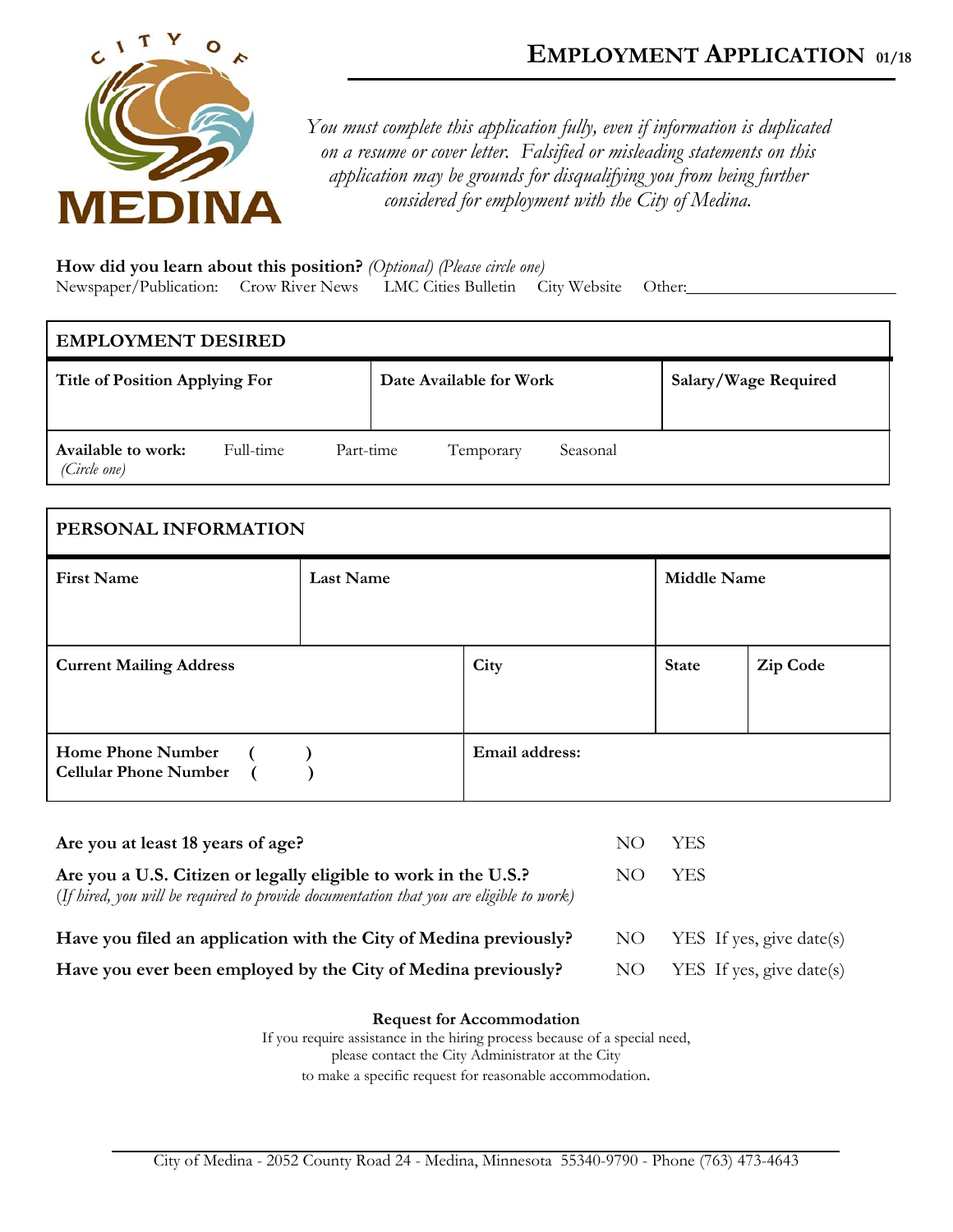**\*\*\*\*\*List the most recent (or current) employer first, then next most recent, and so forth.**\*\*\*\*\*

| <b>WORK EXPERIENCE</b>                                                |                              | <i>Employer 1</i>           |
|-----------------------------------------------------------------------|------------------------------|-----------------------------|
| May we contact this employer?<br><b>YES</b>                           | NO If no, explain:           |                             |
| Employer                                                              |                              | <b>Phone Number</b>         |
| <b>Address</b>                                                        |                              | Supervisor's Name and Title |
| <b>Position Title</b>                                                 | <b>Description of Duties</b> |                             |
| Length of Employment<br>From:<br>To:                                  |                              |                             |
| Hours Worked per Week                                                 |                              |                             |
| <b>Reason for Leaving</b>                                             |                              |                             |
| <b>WORK EXPERIENCE</b><br>May we contact this employer?<br><b>YES</b> | NO If no, explain:           | <b>Employer 2</b>           |
| Employer                                                              |                              | <b>Phone Number</b>         |
| <b>Address</b>                                                        |                              | Supervisor's Name and Title |
| <b>Position Title</b>                                                 | <b>Description of Duties</b> |                             |
| Length of Employment<br>From:<br>To:                                  |                              |                             |
| Hours Worked per Week                                                 |                              |                             |
| <b>Reason for Leaving</b>                                             |                              |                             |
| <b>WORK EXPERIENCE</b><br>May we contact this employer?<br><b>YES</b> | NO If no, explain:           | <b>Employer 3</b>           |
| Employer                                                              |                              | <b>Phone Number</b>         |
| Address                                                               |                              | Supervisor's Name and Title |
| <b>Position Title</b>                                                 | <b>Description of Duties</b> |                             |
| Length of Employment<br>From:<br>To:                                  |                              |                             |
| Hours Worked Per Week                                                 |                              |                             |
| <b>Reason for Leaving</b>                                             |                              |                             |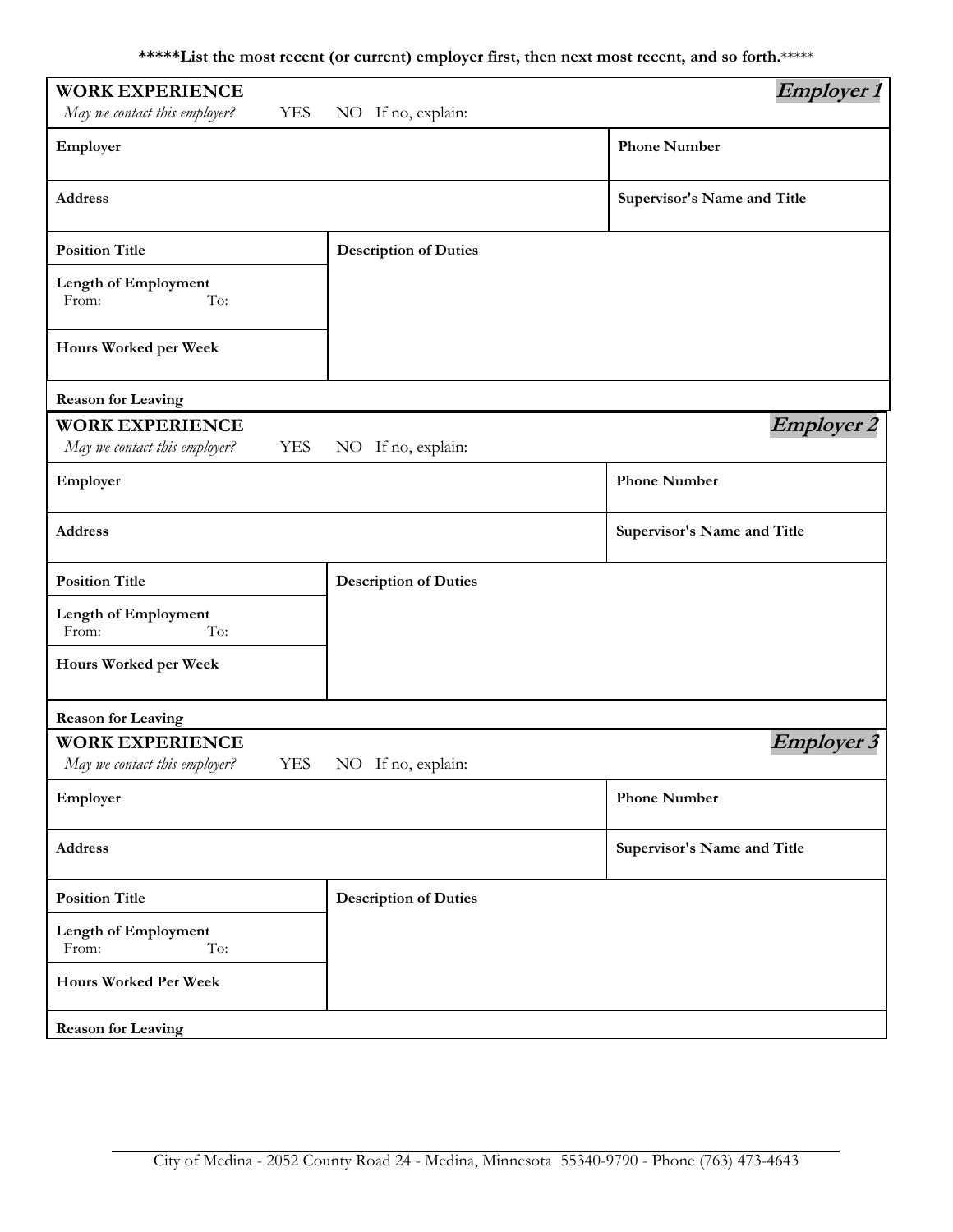| <b>EDUCATION</b>                                              |                               |                |                     |
|---------------------------------------------------------------|-------------------------------|----------------|---------------------|
| Did you graduate from high school or receive a GED?<br>YES    | NO.                           |                |                     |
| Name and Location of School/Program attended: _____           |                               |                |                     |
| Name and Location of College, University, or Technical School | Did you<br>graduate?          | Degree/Diploma | Program of<br>Study |
|                                                               | <b>YES</b><br>NO.             |                |                     |
|                                                               | <b>YES</b><br>NO <sub>1</sub> |                |                     |
|                                                               | <b>YES</b><br>NO.             |                |                     |

## **REFERENCES**

*Please list three individuals (not relatives), who have known you for at least 1 year, who can attest to your work qualities.*

| Name and Occupation | <b>Present Address</b> | <b>Phone Number</b> |
|---------------------|------------------------|---------------------|
|                     |                        |                     |
|                     |                        |                     |
|                     |                        |                     |
|                     |                        |                     |
|                     |                        |                     |

# **ACKNOWLEDGEMENT**

I understand the City of Medina has the right to verify information contained in this application. I authorize the City of Medina and any agent acting on its behalf to investigate all statements contained in this application for employment and any addendum, including, but not limited to, my educational records such as transcripts, and work records as may be necessary to determine my eligibility for employment. Moreover, I hereby release the City of Medina and any agent acting on its behalf from any and all liability by reason of requesting such information from any person or entity.

I certify that answers given herein are true and complete to the best of my knowledge and I understand that, if employed, falsified or misleading statements on this application and addendum or made during an interview, which may be discovered now or anytime in the future, shall be grounds for dismissal. I acknowledge that this document shall not be construed as a contract or offer of employment and understand and agree that, if hired, my employment is for no definite period and may be terminated at any time.

Signature Date **Date**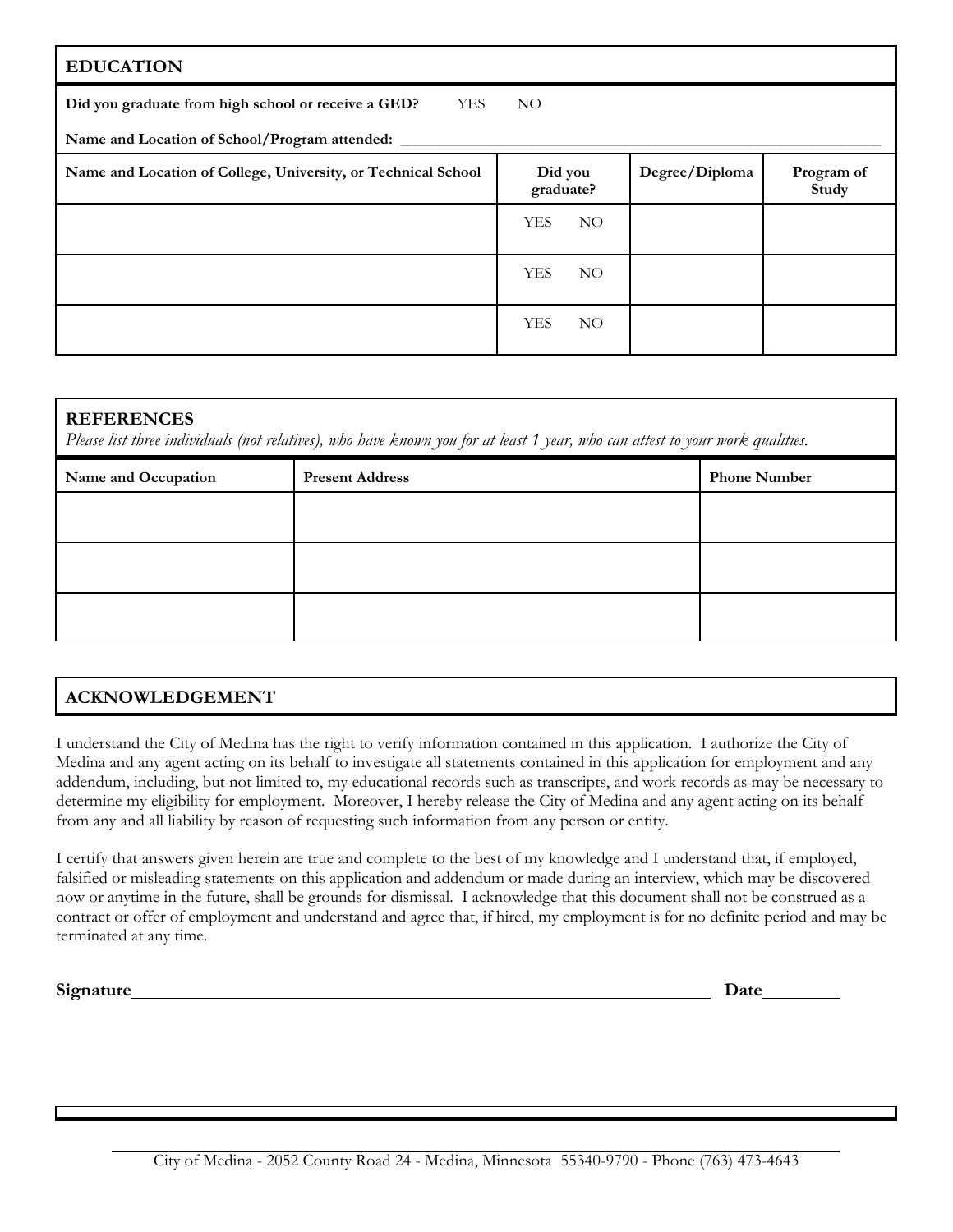# **IMPORTANT FACTS ABOUT INFORMATION ON YOUR APPLICATION**

**Certain information in this application is considered private; that is, it may be released only to you and agencies where you may be considered for employment. Information in this application that is defined by law as public may be released on request and includes: veteran status; relevant test scores; rank on eligible list; job history; education and training; and work availability. Your name is private data except when certified as eligible for appointment to a vacancy or when you are considered by the appointing authority to be a finalist for a position in public employment. (To comply with M.S. 13.43, Subd. 2 and Subd 3).**

| <b>Private Data</b> | Why We Ask For It?                                                       | Are You Legally Obligated<br>To Provide It? | What May Happen If You<br>Don't Provide It?                                                                          |
|---------------------|--------------------------------------------------------------------------|---------------------------------------------|----------------------------------------------------------------------------------------------------------------------|
| Name                | To distinguish you from all<br>other applicants.                         | Yes                                         | Failure to provide may be cause<br>for rejection of your application.                                                |
| Address             | To be able to send you<br>correspondence.                                | Yes                                         | Failure to provide may be cause<br>for rejection of your application.                                                |
| Home Telephone      | To be able to contact you to<br>arrange for an interview, if<br>granted. | No                                          | We may not be able to employ<br>you in certain jobs where you may<br>be required to come to work on<br>short notice. |

**The City of Medina does not discriminate on the basis of race, color, religion, creed, national origin, age, sex, disability, marital status, sexual orientation, status with regard to public assistance, membership in a local commission, or any other legally protected status in its hiring or employment practices.**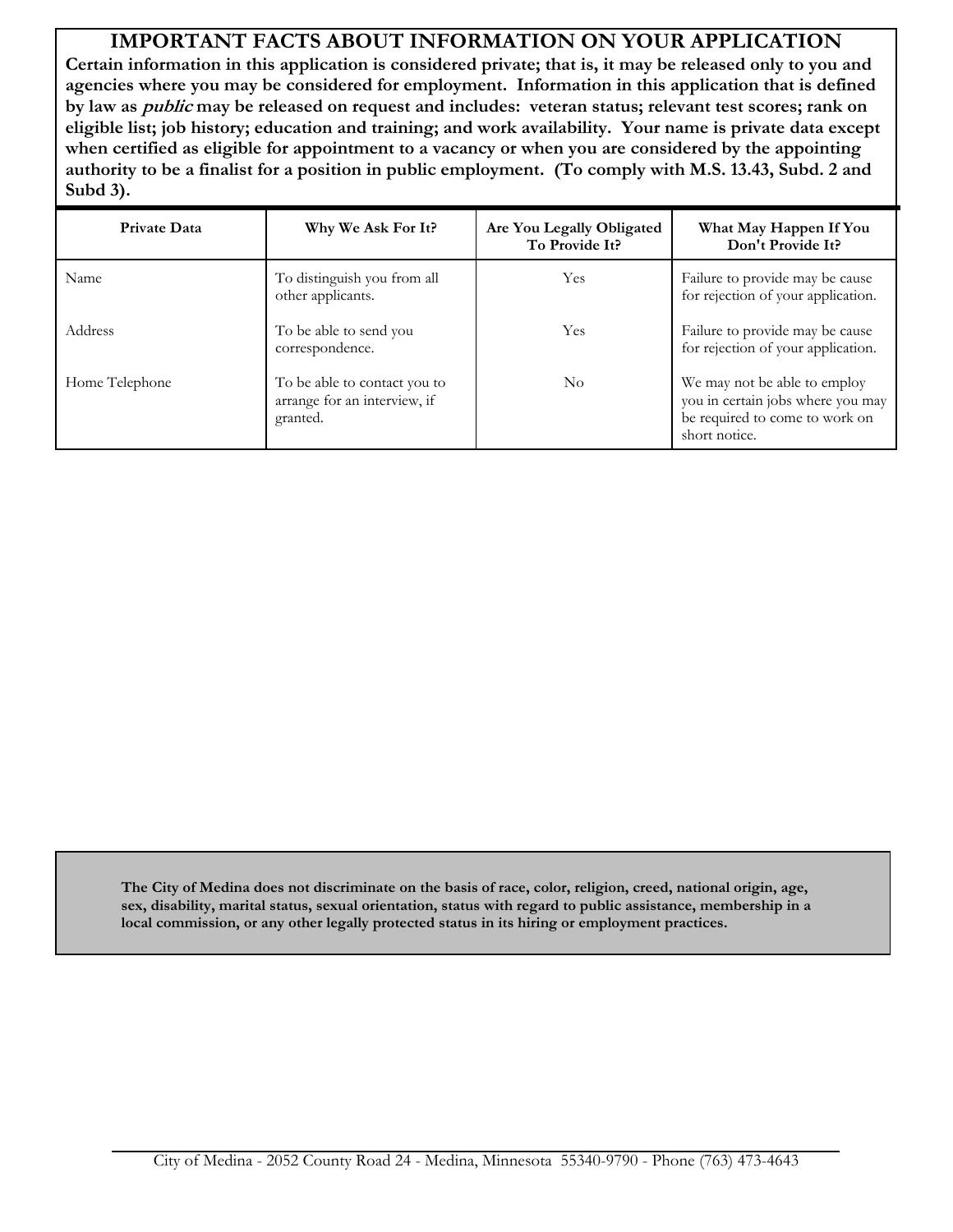

# **Supplemental Application**

**Applicant Name:** 

**INSTRUCTIONS**: Please review and complete each section on the Supplemental Application. Your responses to the Supplemental Application are used to evaluate your qualifications for the position. Failure to complete the Supplemental Application may limit our ability to evaluate your application.

**NOTICE TO APPLICANT**: Information requested on your application that is defined by State Statute as public may be released on request and includes job history, education and training, relevant test scores, rank on our eligibility list, Veteran's status, and work availability. Your name is private until you are certified as eligible for appointment to a position or are considered by the appointing authority to be a finalist for a position in public employment. Certain other information is private and may be released only to you or to governmental entities authorized access by law. Private data contained in this application:

**Name/Social Security Number (SSN):** Used to identify you in relation to other applicants. You are legally required to provide your name, but not your SSN. Failure to provide this information may result in a delay in processing or rejection of your application.

License Information: Used to certify applicants for positions where State law requires appropriate license. You are legally required to provide this information. Failure to provide this information may result in rejection of your application.

| <b>Social Security Number (Optional):</b> |  |
|-------------------------------------------|--|
|-------------------------------------------|--|

#### **DRIVER'S LICENSE/RECORD**

Driver's License Number: \_\_\_\_\_\_\_\_\_\_\_\_\_\_\_\_\_\_\_\_\_ State: \_\_\_\_\_ Expiration Date: \_\_\_\_\_\_\_\_\_\_\_\_\_\_ Class: \_\_\_\_\_\_ A \_\_\_\_\_\_\_ B \_\_\_\_\_\_ D \_\_\_\_\_\_ CDL

List any endorsements:

Do you have a clean driving record? \_\_\_\_\_\_ Yes \_\_\_\_\_\_ No If no, please explain: \_\_\_\_\_\_\_\_

**CONVICTION INFORMATION**: No person shall be disqualified from public employment solely or in part because of prior conviction of a crime or crimes, unless the crime or crimes for which convicted directly relate to the position of employment sought. In determining the effect of a conviction, the City shall consider the requirements of Minnesota Statutes, Chapter 364. Applicants who are finalists for certain positions will be subject to a criminal background investigation.

*I hereby give my consent for a personal background investigation, to include a criminal history check, DVS (Driver & Vehicle Services) check, and reference checks, if I become a finalist for this position.* 

**Applicant Signature**: \_\_\_\_\_\_\_\_\_\_\_\_\_\_\_\_\_\_\_\_\_\_\_\_\_\_\_\_\_\_\_\_\_\_\_\_\_\_\_\_\_\_ **Date**: \_\_\_\_\_\_\_\_\_\_\_\_\_\_\_\_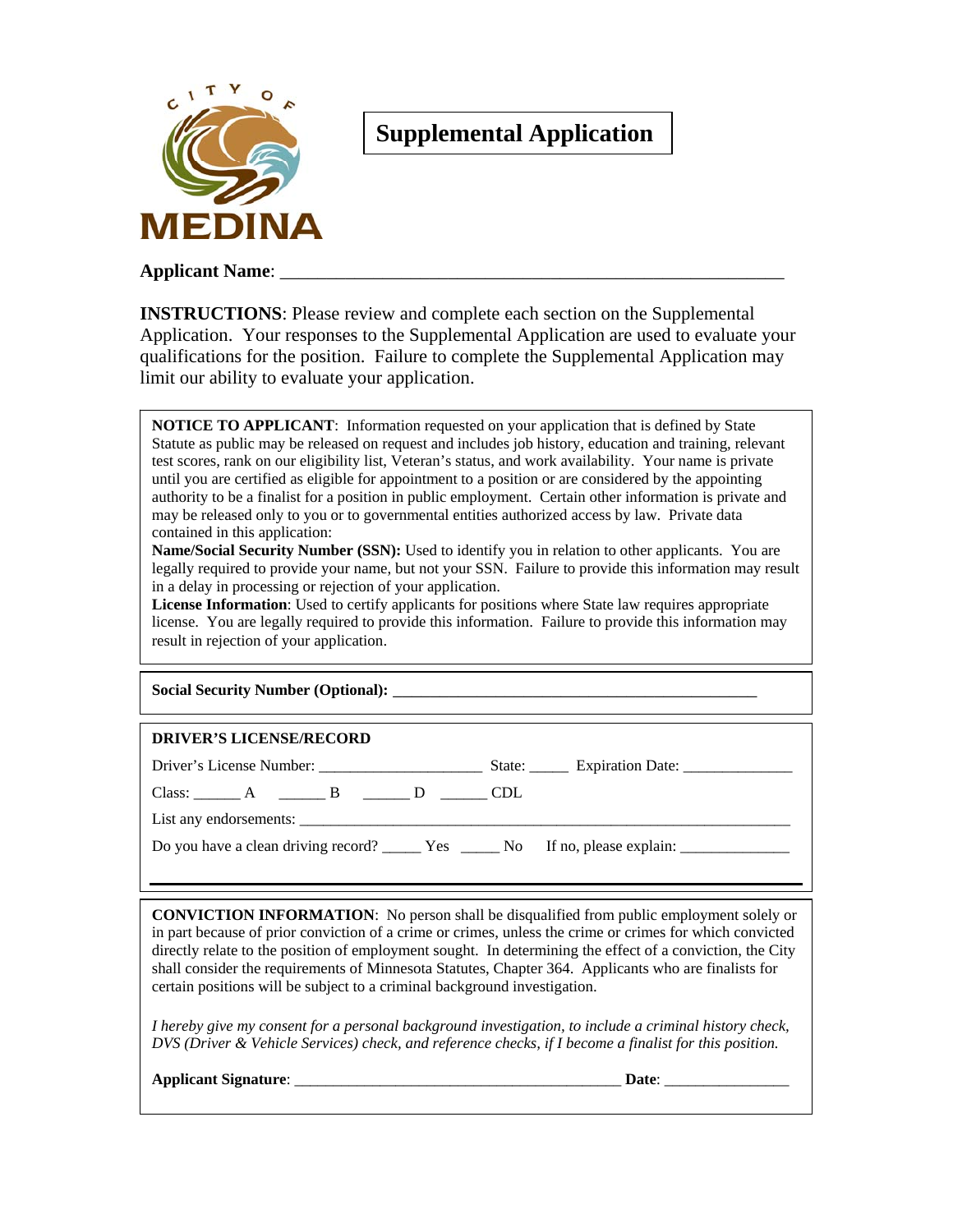**FAIR CREDIT REPORTING ACT DISCLOSURE**: In connection with your application for employment, an investigation may be made in which "consumer reports" are obtained from a consumer reporting agency. Such reports may include information concerning your credit worthiness, credit capacity, character, general reputation, personal characteristics, or mode of living. Examples of such reports include, but are not limited to: your credit history and a criminal background check. Upon written request, you will be provided with a disclosure of the nature and scope of the consumer report. The City of Medina will not use the information contained in the consumer report and/or investigative consumer report in violation of any applicable federal or state law or regulation.

If any consumer reports and/or investigative consumer reports indicate that any adverse action should be taken, including the denial of your application for employment, you will be provided with a copy of the report(s) and the "Summary of Your Rights Under the Fair Credit Reporting Act" per the Fair Credit Reporting Act.

The information contained herein is considered private data and will be used only to determine your suitability for employment. Providing this information is strictly voluntary and you are not required by law to furnish any of the information requested herein. However, if you do not furnish it we may have difficulty determining your suitability for employment. The information provided herein will be accessible only to you, appropriate staff of the City of Medina, or as provided for by Minnesota Statutes. By law, I understand that I have the right to receive a free copy of my consumer report and/or investigative consumer report from the consumer reporting agency if one is obtained, upon my written request for this information.

I hereby authorize the City of Medina to obtain "consumer reports" and/or "investigative consumer reports" in connection with processing my application for employment. I further authorize the appropriate individuals, companies, institutions or agencies, including consumer reporting agencies, to release this information.

#### **Applicant Signature**: \_\_\_\_\_\_\_\_\_\_\_\_\_\_\_\_\_\_\_\_\_\_\_\_\_\_\_\_\_\_\_\_\_\_\_\_\_\_\_\_\_\_ **Date**: \_\_\_\_\_\_\_\_\_\_\_\_\_\_\_\_\_\_

## **APPLICANT'S STATEMENT**

I certify that I have read the "Notice to Applicant" regarding the MN Data Practices Act, and understand my rights as a subject of data. I hereby release the City of Medina, with which I am seeking employment, from any liability which may result from releasing information requested.

I understand that if offered a position, I may be required to submit to and pass a drug screen.

I hereby certify that all answers contained in this supplemental application are true and I agree and understand that any misrepresentation or omission of facts contained in this application will be grounds for disqualification for employment or in the event of employment, dismissal from employment upon discovery of the information.

By signing this form I hereby acknowledge I have read and understood the above statements. *Failure to sign this form may result in rejection of your application*.

|  | <b>Applicant Signature:</b> |
|--|-----------------------------|
|--|-----------------------------|

 $\bf{Date:}$